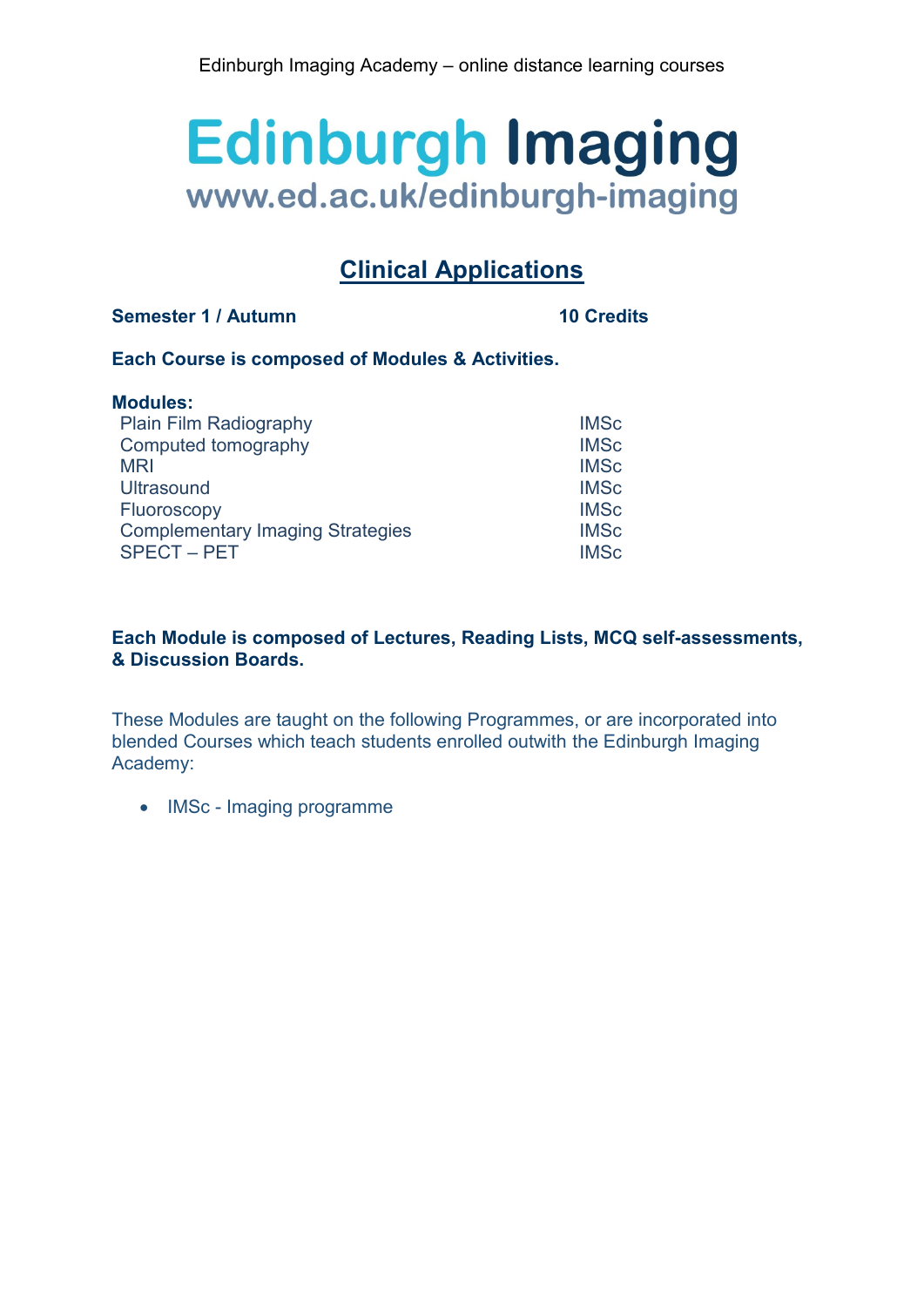# **Clinical Applications - modules**

# **Plain Film Radiography:**

Indications and advantages Disadvantages and limitations

# **Computed tomography:**

CT – advantages and indications Limitations and disadvantages CT in context – acute trauma (abdomen)

## **MRI:**

Indications and advantages Limitations and disadvantages

# **Ultrasound:**

Advantages and indications Limitations and disadvantages

**Fluoroscopy:** Indications and limitations

## **Complementary Imaging Strategies:**

Complementary Imaging Strategies

## **SPECT – PET:**

Indications and advantages Limitations and disadvantages

These Modules are taught on the following Programmes, or are incorporated into blended Courses which teach students enrolled outwith the Edinburgh Imaging Academy:

• IMSc - Imaging programme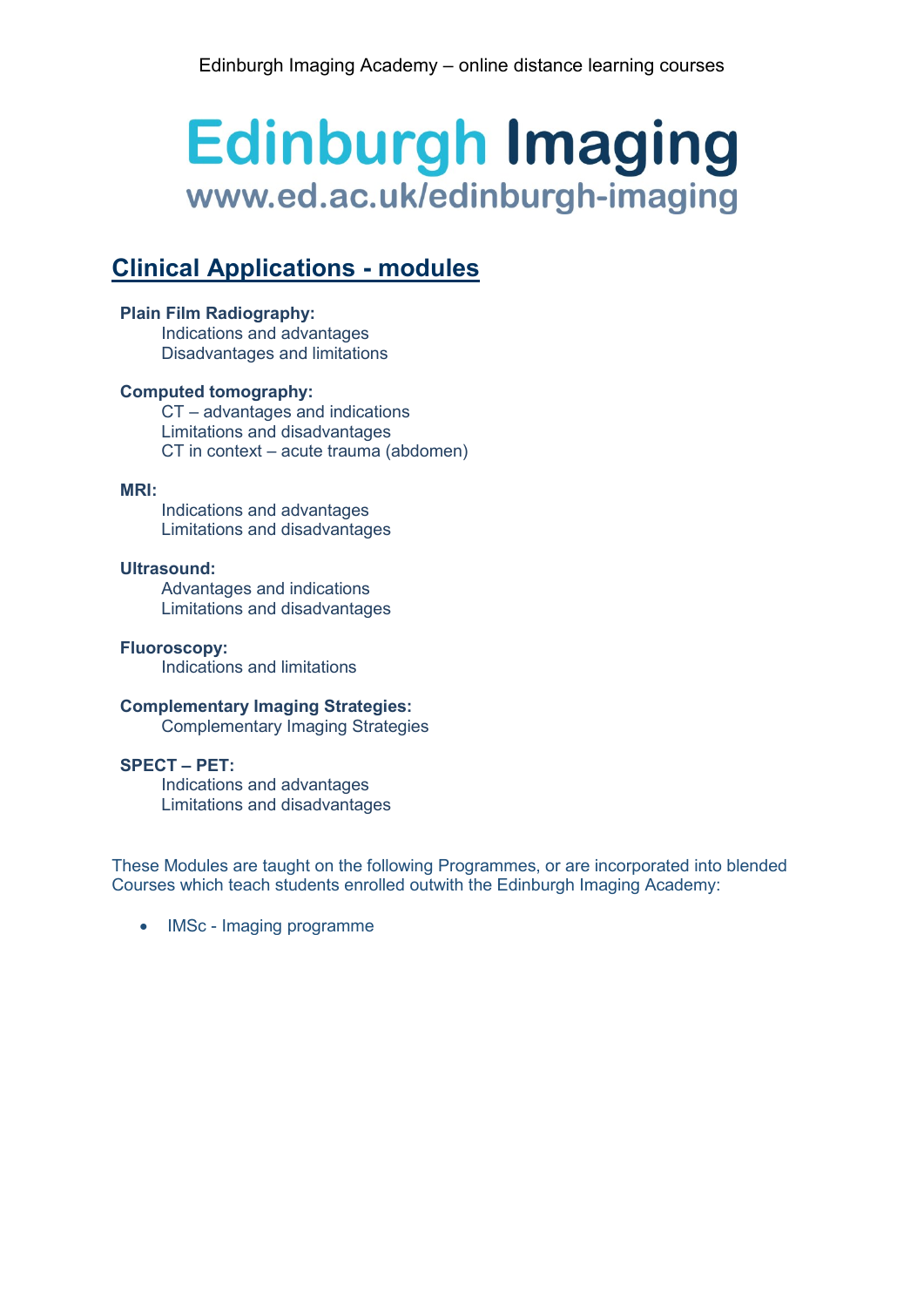# **Plain Film Radiography**

## Lecture 1

# **Title: Indications and advantages**

Description: Review of why plain radiographs remain useful in the world of CT & MR Author(s): Dr. Michael Jackson

# **Learning Objectives**

- Understand common indications for plain radiographs
- List the main advantages of plain radiographs
- Be aware of practical considerations
- Discuss common image manipulation tools

## Lecture 2

## **Title: Disadvantages and limitations**

Description: Understanding and when to "by-pass" Author(s): Dr. Michael Jackson **Learning Objectives**

- Understand plain radiograph limitations
- List disadvantages of plain radiographs
- Appreciate when plain radiographs should be "by-passed"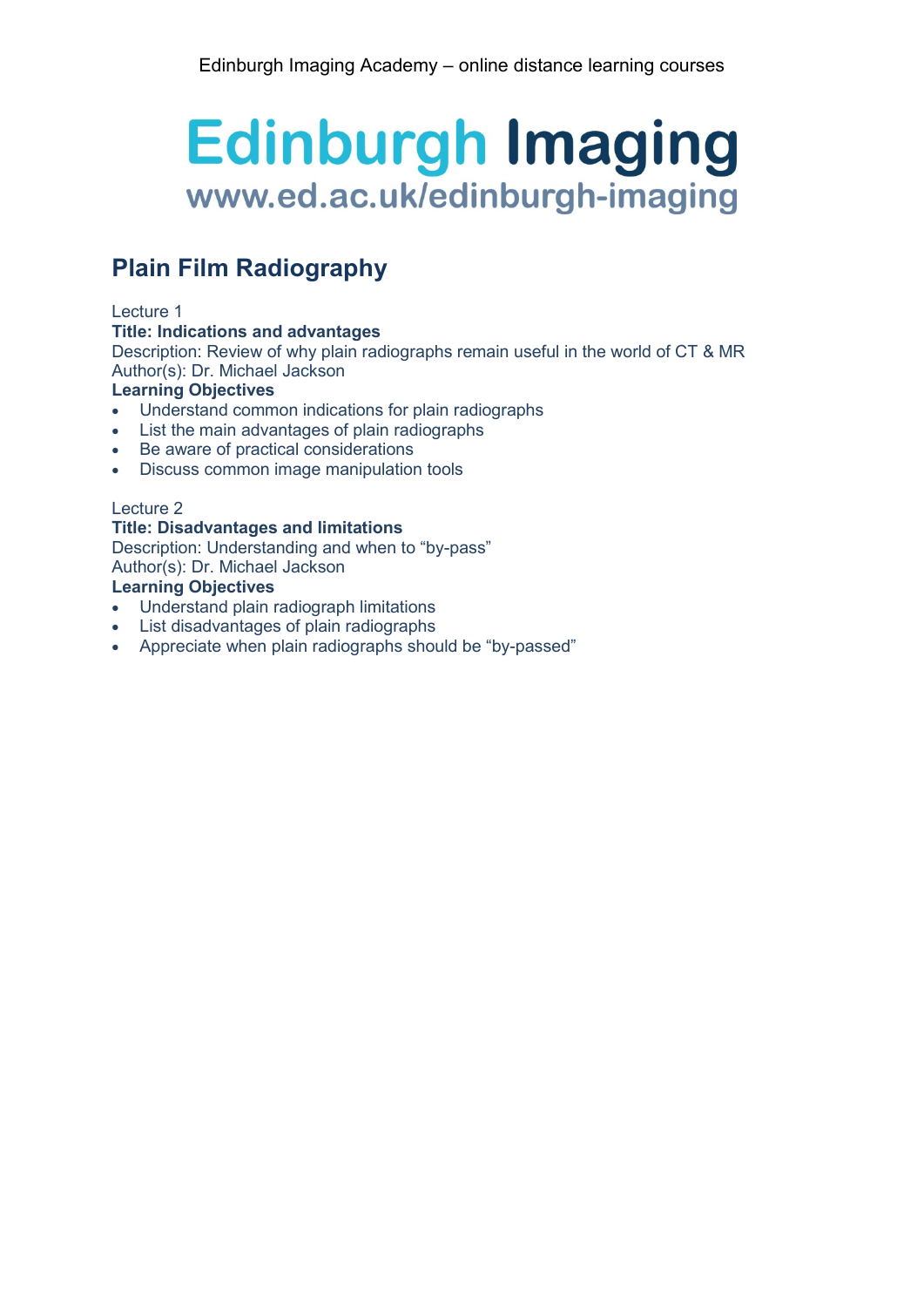# **Computed tomography**

## Lecture 1

## **Title: CT - advantages and indications**

Description: Understand what the advantages of CT as an imaging modality are in clinical practice

Author(s): Dr. Michael Jackson

## **Learning Objectives**

- Understand what the advantages of CT as an imaging modality are in clinical practice
- Summarise the range of clinical indications for which CT is most commonly used
- Reinforce concepts such as windowing and the use of contrast agents

## Lecture 2

# **Title: Limitations and disadvantages**

Description: Risks of relatively high dose ionising radiation and recognise when an alternate imaging technique is appropriate

Author(s): Dr. Michael Jackson

## **Learning Objectives**

- Explain the risks of relatively high dose ionising radiation
- Relate those risks to poor soft tissue contrast
- Recognise contrast administration complications
- Evaluate the potential for lack of cooperation for the examination
- Recognise when an alternate imaging technique is appropriate

## Lecture 3

## **Title: CT in context - acute trauma (abdomen)**

Description: Overview of the range of abdominal injuries and the role of CT in managing them

Author(s): Dr. Karim Samii & Dr. Andrew J. Farrall

## **Learning Objectives**

- Discuss the causes and mechanisms which cause injury to abdominal organs
- Know which organs are likely affected
- Outline the imaging approach to abdominal trauma
- Outline how imaging influences management
- Describe major findings on CT to traumatically injured organs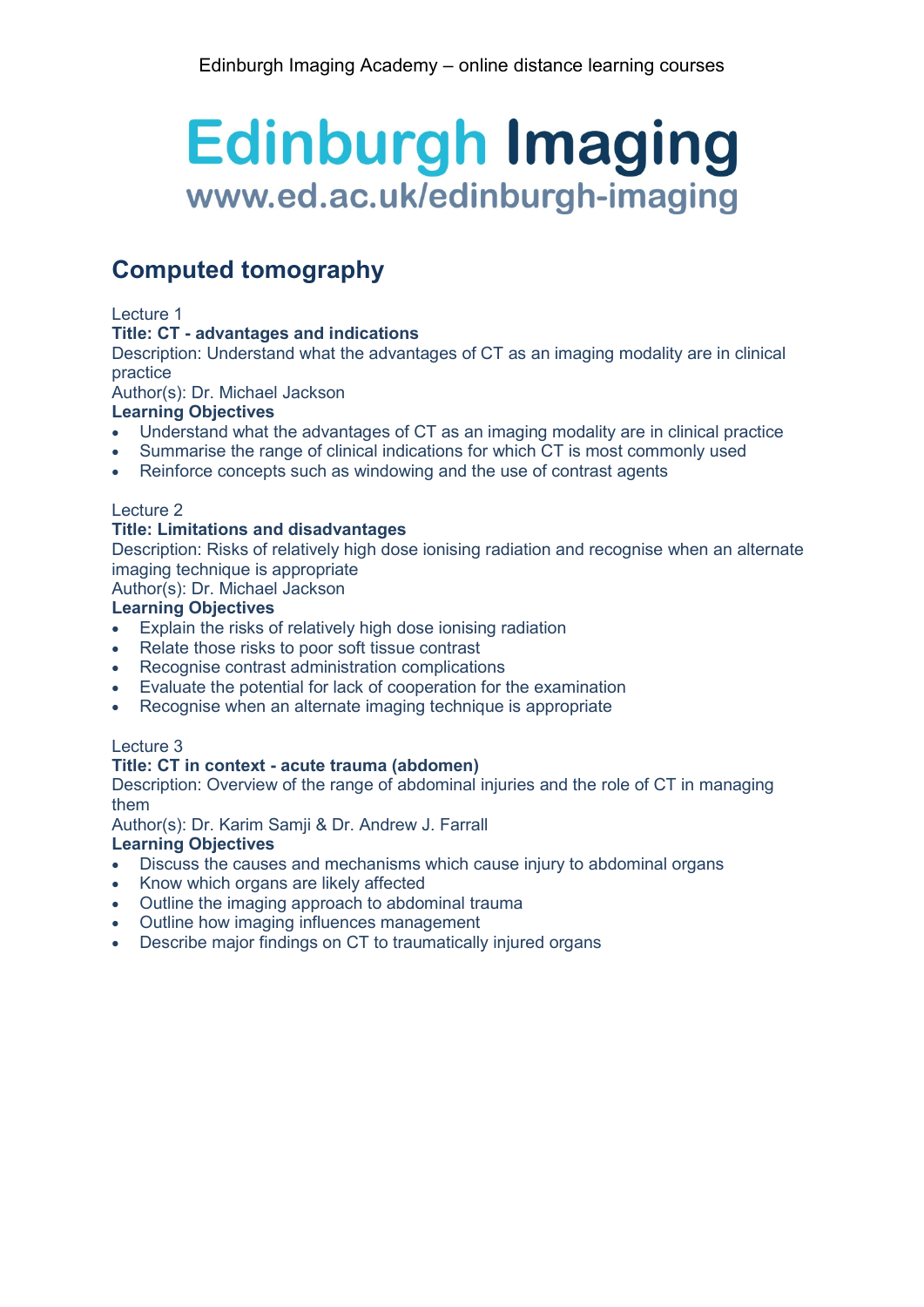# **MRI**

## Lecture 1

## **Title: Indications and advantages**

Description: Why MR is used clinically and in what situations

Author(s): Dr. Michael Jackson & Dr. Andrew J. Farrall

# **Learning Objectives**

- Describe the main advantages of MR
- State common indications for MR
- Identify sequences and techniques
- List some contextual situations where MR sequences and techniques are applied

## Lecture 2

# **Title: Limitations and disadvantages**

Description: Problems, limitations and common artefacts Author(s): Dr. Michael Jackson & Dr. Andrew J. Farrall **Learning Objectives**

- List major problems associated with the MR technique
- Discuss inherent imaging limitations of MR
- Name common artefacts which can degrade images

# **Ultrasound**

Lecture 1

## **Title: Advantages and indications**

Description: Colour flow components, modes features and artefacts Author(s): Dr. Michael Jackson & Dr. Andrew J. Farrall

# **Learning Objectives**

- State the main advantages of ultrasound
- Discuss common indications for using ultrasound

## Lecture 2

# **Title: Limitations and disadvantages**

Description: Main limitations and practical disadvantages of ultrasound Author(s): Dr. Michael Jackson & Dr. Andrew J. Farrall **Learning Objectives**

- Discuss the main imaging limitations of ultrasound
- State some of the practical disadvantages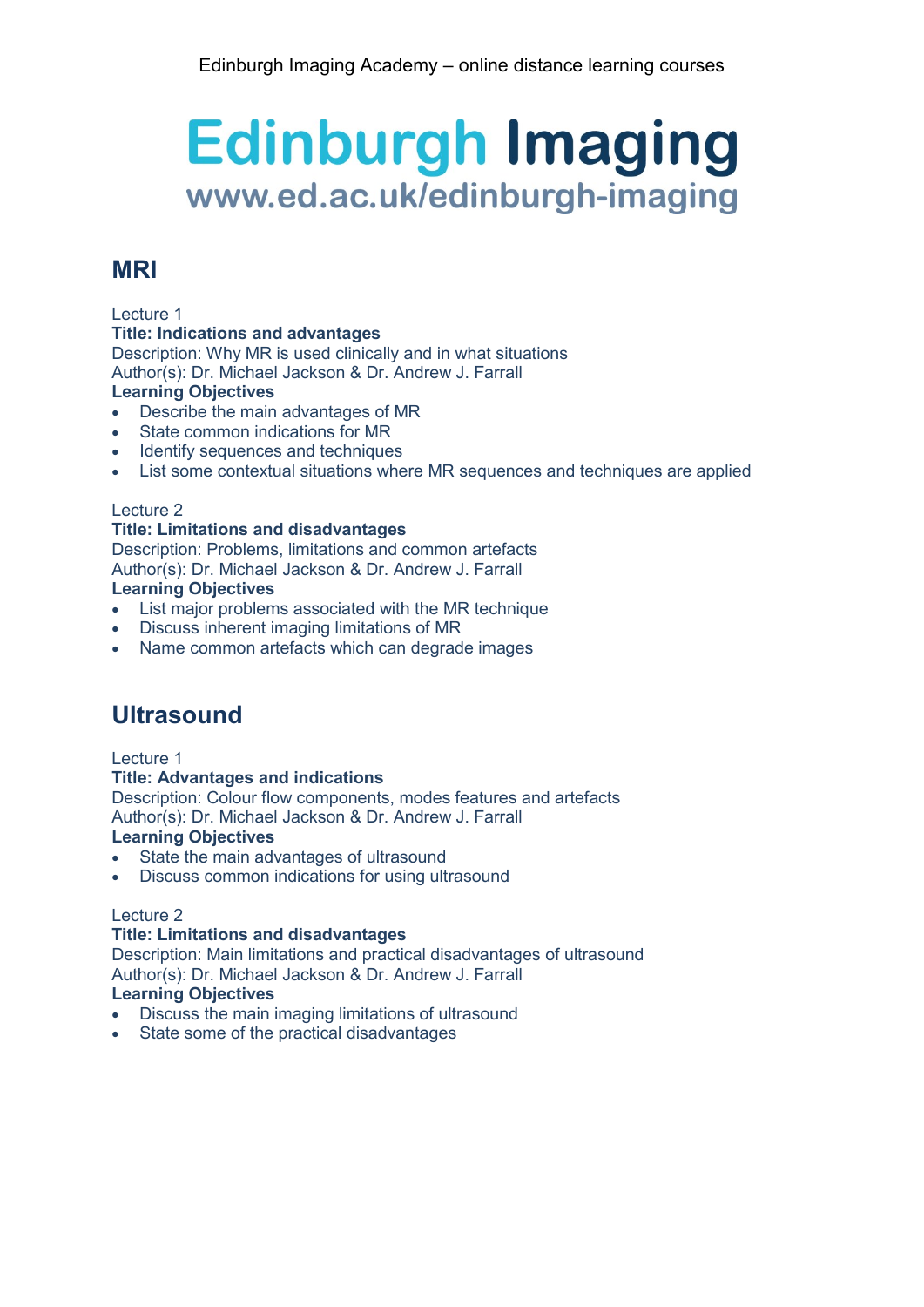# **Fluoroscopy**

# Lecture 1

#### **Title: Indications and limitations**

Description: Overview of fluoroscopic techniques and applications Author(s): Dr. Michael Jackson & Dr. Andrew J. Farrall

# **Learning Objectives**

- Describe the design of a fluoroscopy machine
- Describe the design of an image intensifier
- Discuss advantages & disadvantages of fluoroscopy
- State generic clinical situations & indications for fluoroscopy

# **Complementary Imaging Strategies**

# Lecture 1

# **Title: Complementary Imaging Strategies**

Description: How imaging techniques and strategies are employed together Author(s): Dr. Michael Jackson & Dr. Andrew J. Farrall

## **Learning Objectives**

- State that there is no best imaging modality
- Describe the complementarity of different modalities
- Discuss step-wise and parallel modality use
- Consider factors for appropriate imaging selection